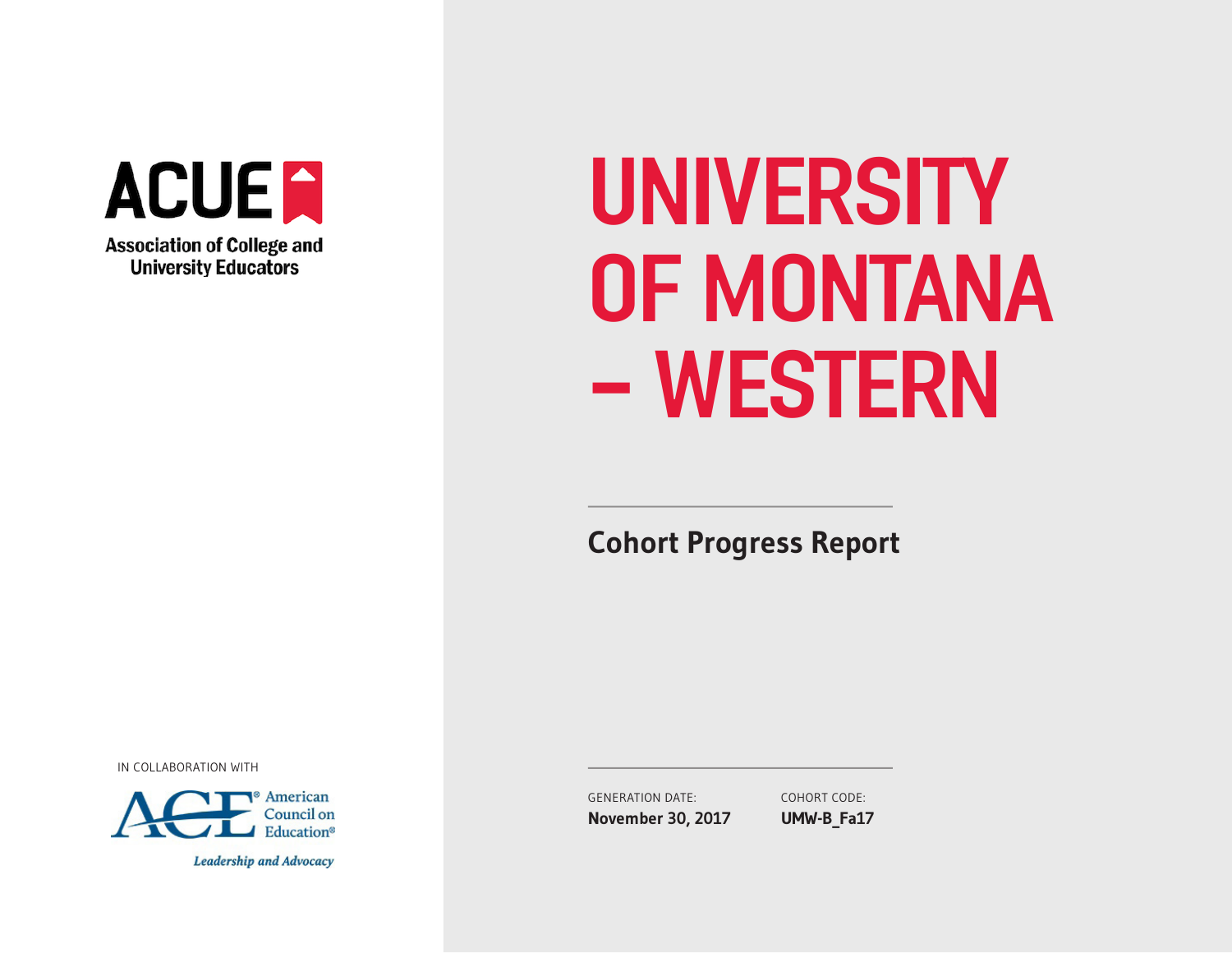

# MODULE COMPLETION DISTRIBUTION



# Participants  $= 0$ n Track  $= 1-2$  modules behind  $= 3-4$  modules behind  $= 3$  + modules behind P = Pending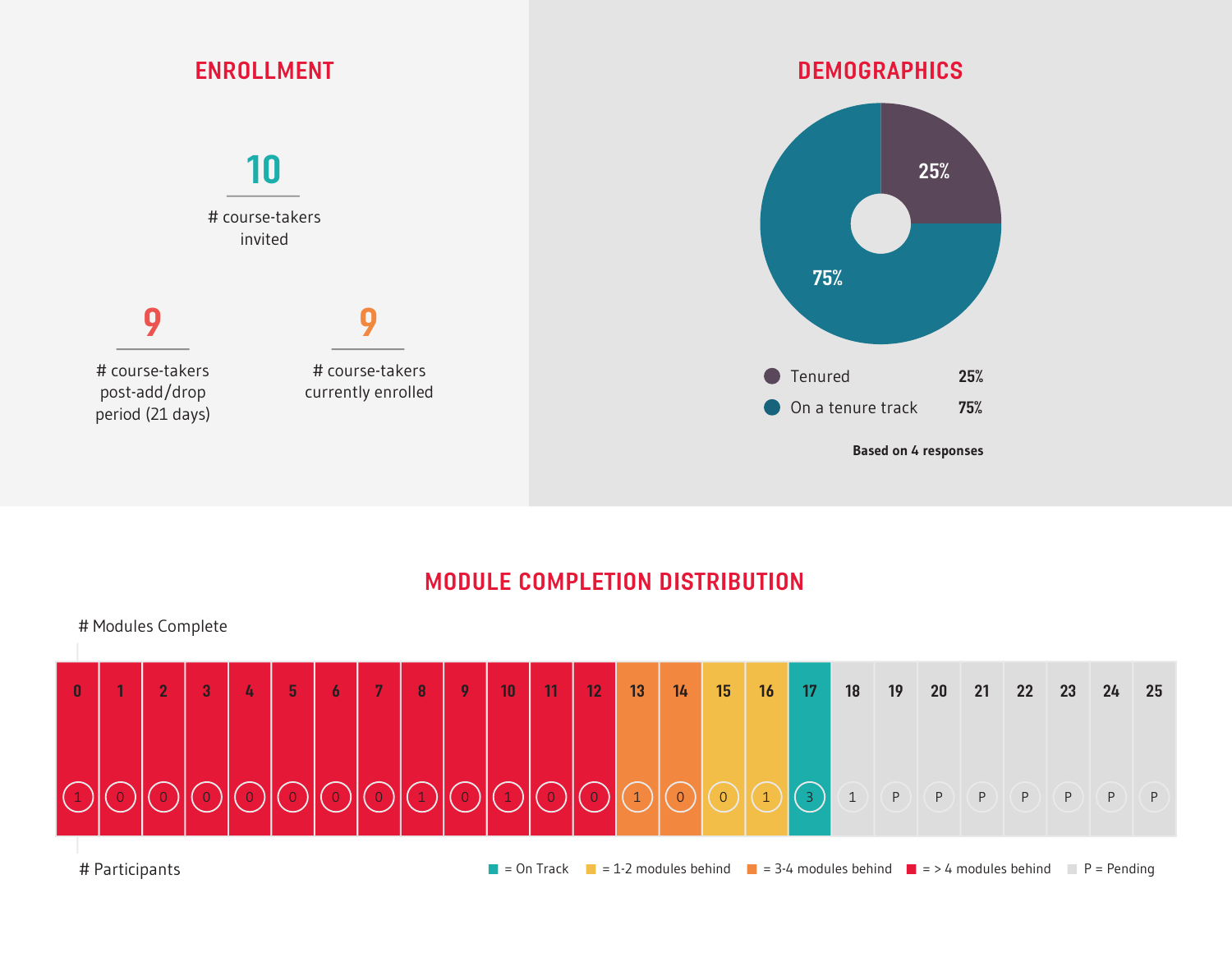Participants fnd the course and its presentation of evidence based teaching practices engaging and relevant to their work.

Course takers improved their knowledge of evidence based teaching practices.

# ENGAGEMENT LEARNING IMPLEMENTATION

Faculty are implementing evidence based teaching practices.